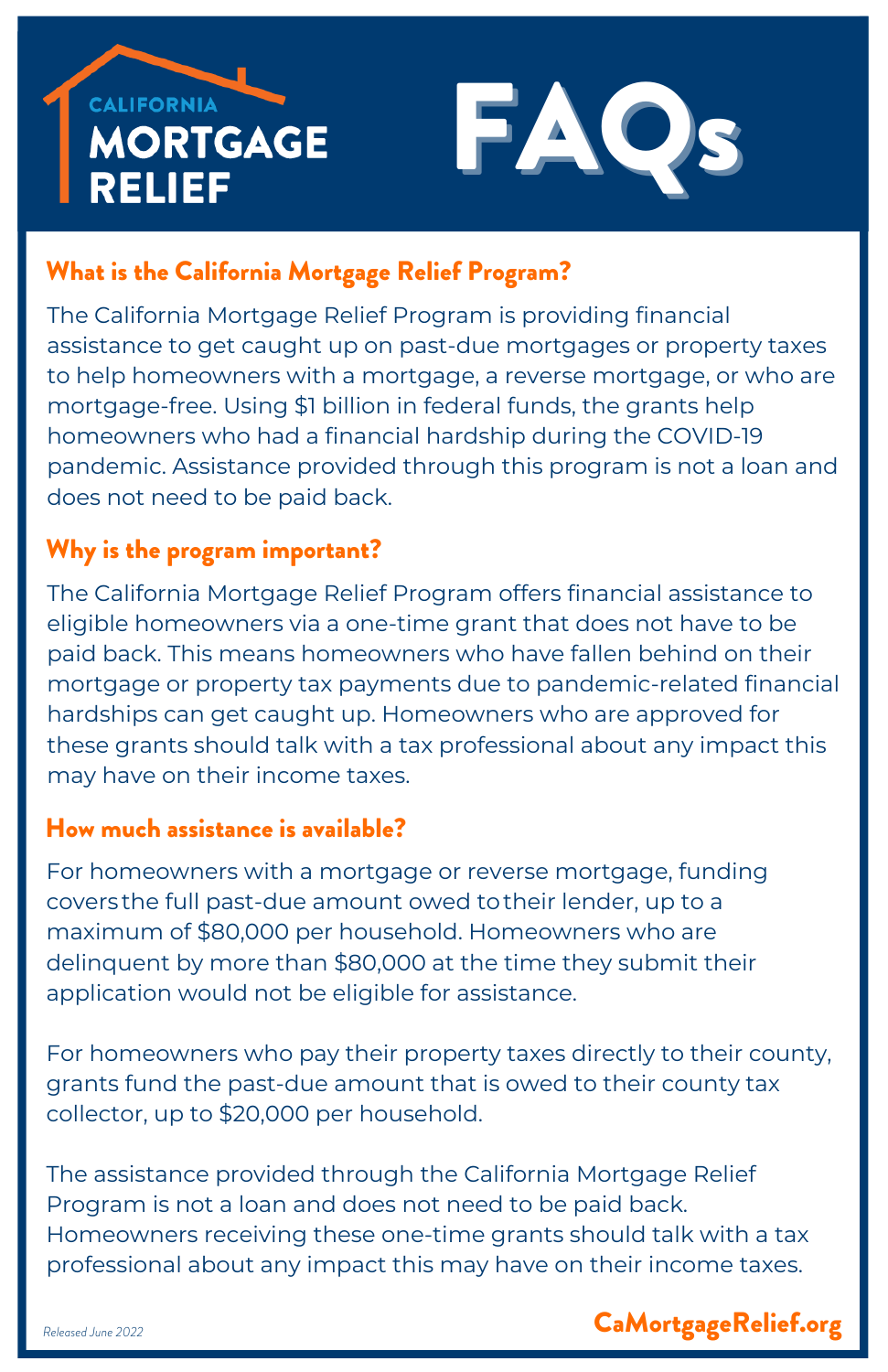



#### Where can homeowners fill out an application?

Homeowners can check to see if they are eligible to apply for the California Mortgage Relief Program by visiting [CaMortgageRelief.org](https://camortgagerelief.org/) and clicking the "Apply Here" button. Homeowners who meet the prescreening criteria may complete an application for funding. Application assistance is available at our Contact Center at 1-888-840-2594.

# Who is eligible?

Whether they have a mortgage, a reverse mortgage, or are mortgagefree, the program is open to all California homeowners who meet the eligibility requirements. Homeowners may be eligible if they:

- Missed at least two mortgage payments and are currently past due; or
- Owe for unpaid property taxes (whether paid directly to your county or as part of your mortgage payment); or
- Have a reverse mortgage and owe servicer for past due property tax and/or homeowner's insurance

All applicants must meet the following requirements:

- Household income is at or below the county income limit (150%of their county's Area Median Income, based on [federal](https://www.huduser.gov/portal/datasets/il/il2022/2022sum_haf.odn) limits set for this program);
- Own a single-family home, condo or permanently affixed manufactured home in California; and
- Experienced a pandemic-related financial hardship after Jan. 21, 2020 - either a loss of income or increase in household expenses

Mortgage assistance requirements:

- Missed two or more mortgage payments before June 30, 2022, and are currently delinquent; and
- Past due amount must be \$80,000 or less at the time of application